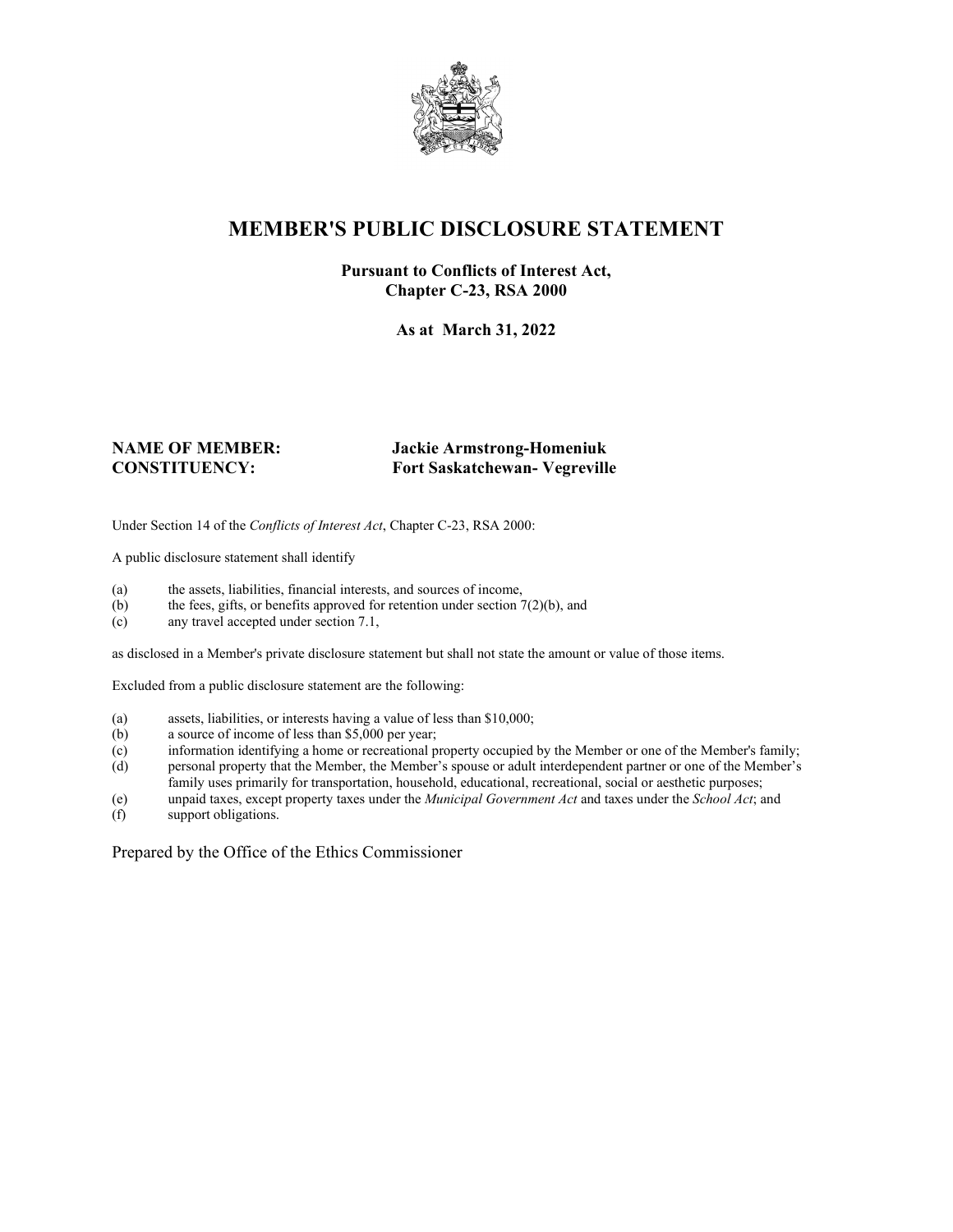## **FORM 1: MEMBER (Jackie Armstrong-Homeniuk)**

| <b>INCOME</b>                                                             |                                    |  |
|---------------------------------------------------------------------------|------------------------------------|--|
| Source                                                                    | <b>Nature of Income</b>            |  |
| <b>Province of Alberta</b>                                                | MLA Indemnity                      |  |
| <b>ASSETS</b>                                                             |                                    |  |
| <b>Real Property</b>                                                      | Primary Residence                  |  |
| <b>Bank, Trust Company or Other Financial</b><br><b>Institution</b>       | n/a                                |  |
| <b>Publicly Traded Securities (stocks and bonds)</b>                      | Berkshire Hathaway-B-New, BCE Inc. |  |
| and Registered Retirement Savings Plans                                   | <b>RESP</b>                        |  |
| <b>Canada Savings Bonds, Guaranteed</b><br><b>Investment Certificates</b> | n/a                                |  |
| <b>Mutual Funds</b>                                                       | n/a                                |  |
| <b>Annuities and Life Insurance Policies</b>                              | MLA Group Plan                     |  |
| <b>Pension Rights</b>                                                     | n/a                                |  |
| <b>Other Assets</b>                                                       | n/a                                |  |
| <b>Gifts and Personal Benefits</b>                                        | n/a                                |  |
| <b>Travel on Non-commercial Aircraft</b>                                  | n/a                                |  |
| <b>LIABILITIES</b>                                                        |                                    |  |
| <b>Mortgages</b>                                                          | n/a                                |  |
| <b>Loans or Lines of Credit</b>                                           | <b>CIBC</b>                        |  |
| <b>Guarantees</b>                                                         | n/a                                |  |
| <b>Other</b>                                                              | n/a                                |  |
| <b>FINANCIAL INTERESTS</b>                                                |                                    |  |
| n/a                                                                       |                                    |  |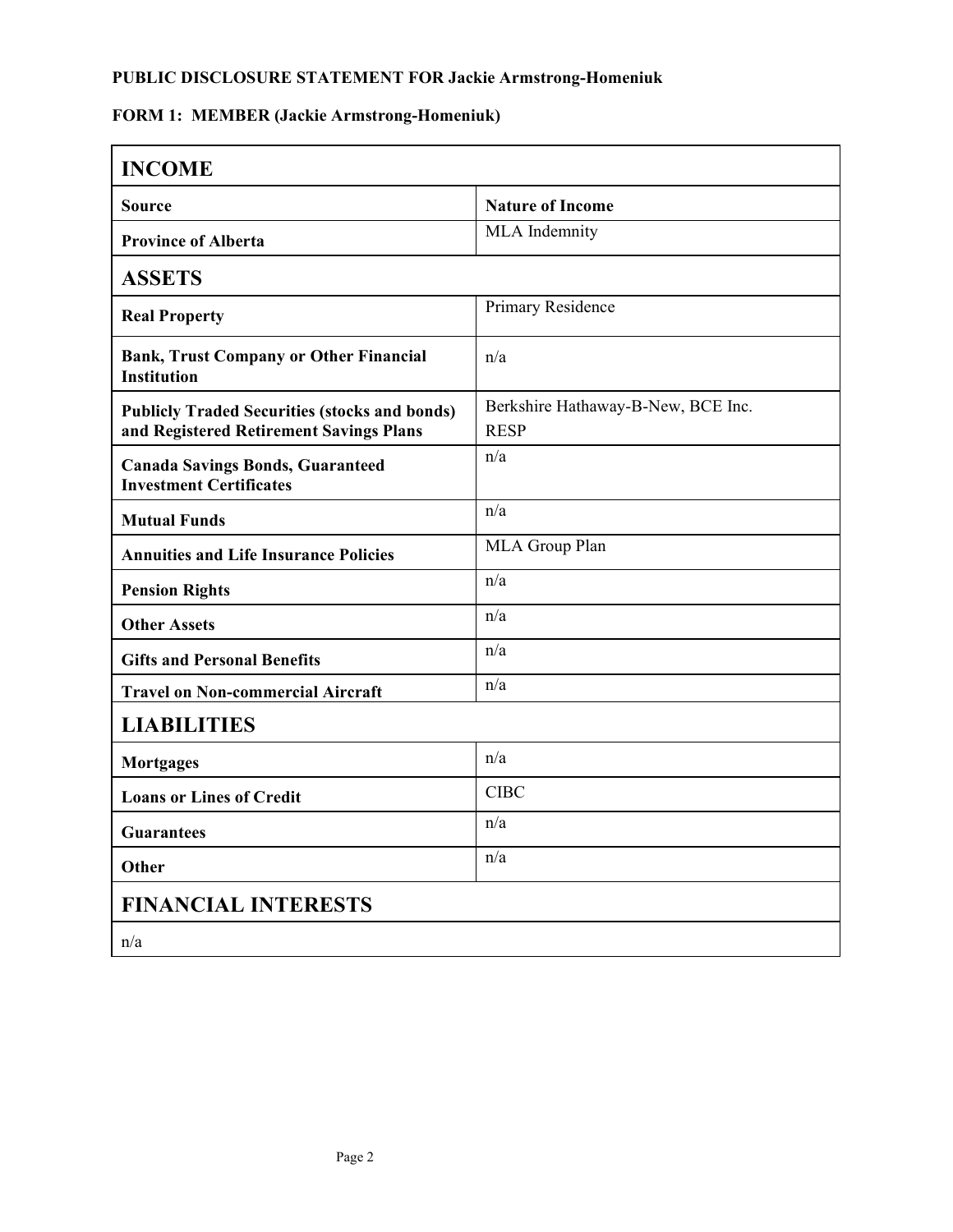# **FORM 2: MEMBER'S SPOUSE/ADULT INTERDEPENDENT PARTNER (Joseph Homeniuk)**

| <b>INCOME</b>                                                                                   |                                      |  |
|-------------------------------------------------------------------------------------------------|--------------------------------------|--|
| <b>Source</b>                                                                                   | <b>Nature of Income</b>              |  |
| Employer                                                                                        | Employment Income                    |  |
| Government of Canada                                                                            | <b>OAS</b>                           |  |
| <b>ASSETS</b>                                                                                   |                                      |  |
| <b>Real Property</b>                                                                            | Joint with Spouse                    |  |
| <b>Bank, Trust Company or Other Financial</b><br><b>Institution</b>                             | n/a                                  |  |
| <b>Publicly Traded Securities (stocks and bonds)</b><br>and Registered Retirement Savings Plans | Apple Inc., Berkshire Hathaway-B-New |  |
| <b>Canada Savings Bonds, Guaranteed</b><br><b>Investment Certificates</b>                       | n/a                                  |  |
| <b>Mutual Funds</b>                                                                             | n/a                                  |  |
| <b>Annuities and Life Insurance Policies</b>                                                    | n/a                                  |  |
| <b>Pension Rights</b>                                                                           | n/a                                  |  |
| <b>Other Assets</b>                                                                             | n/a                                  |  |
| <b>Gifts and Personal Benefits</b>                                                              | n/a                                  |  |
| <b>LIABILITIES</b>                                                                              |                                      |  |
| <b>Mortgages</b>                                                                                | n/a                                  |  |
| <b>Loans or Lines of Credit</b>                                                                 | n/a                                  |  |
| <b>Guarantees</b>                                                                               | n/a                                  |  |
| Other                                                                                           | n/a                                  |  |
| <b>FINANCIAL INTERESTS</b>                                                                      |                                      |  |
| n/a                                                                                             |                                      |  |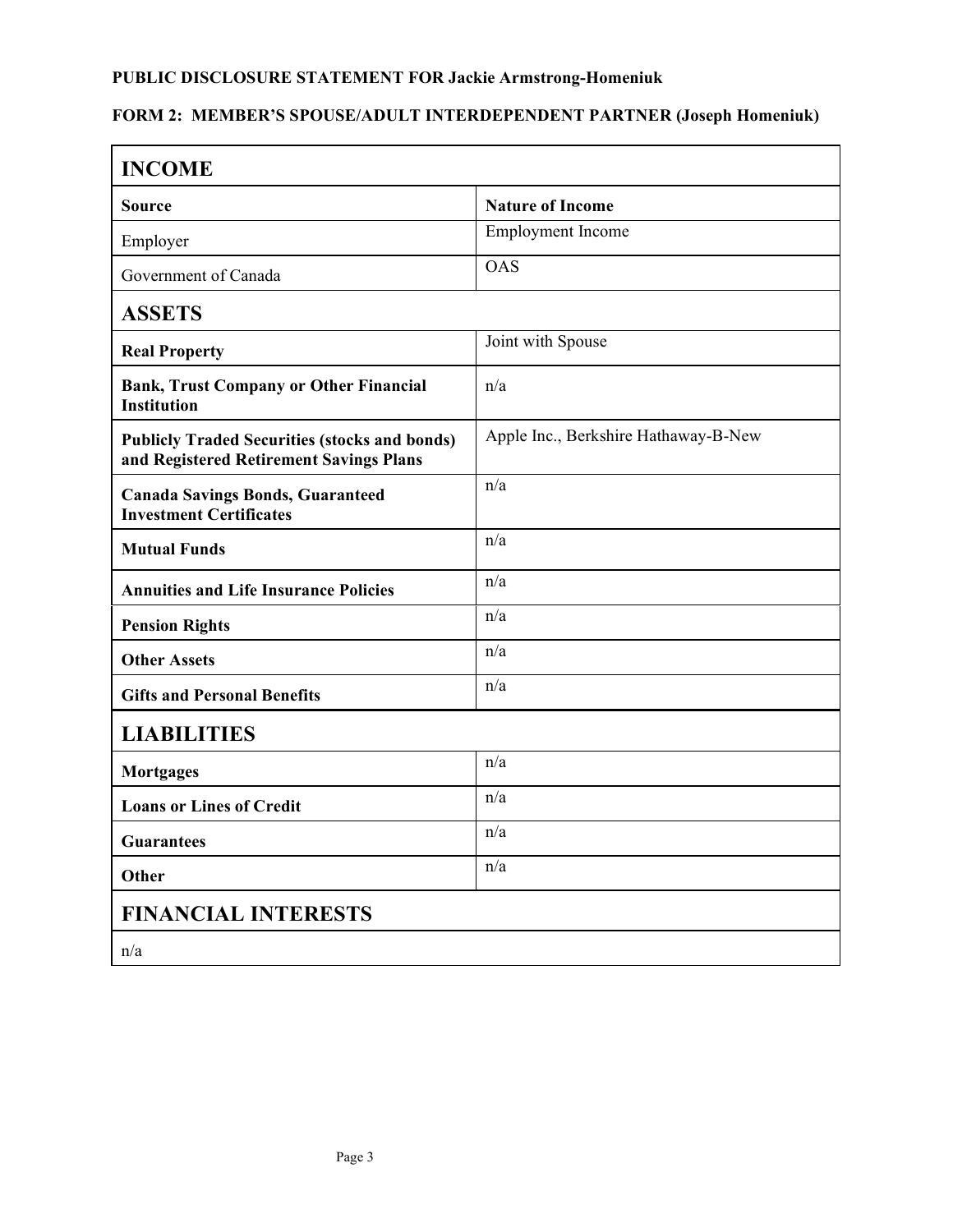# **FORM 4: PRIVATE CORPORATIONS (924442 Alberta Ltd.)**

| <b>INCOME</b>                                                                                   |                         |  |
|-------------------------------------------------------------------------------------------------|-------------------------|--|
| <b>Source</b>                                                                                   | <b>Nature of Income</b> |  |
| n/a                                                                                             | n/a                     |  |
| <b>ASSETS</b>                                                                                   |                         |  |
| <b>Real Property</b>                                                                            | n/a                     |  |
| <b>Bank, Trust Company or Other Financial</b><br><b>Institution</b>                             | n/a                     |  |
| <b>Publicly Traded Securities (stocks and bonds)</b><br>and Registered Retirement Savings Plans | n/a                     |  |
| <b>Canada Savings Bonds, Guaranteed</b><br><b>Investment Certificates</b>                       | n/a                     |  |
| <b>Mutual Funds</b>                                                                             | n/a                     |  |
| <b>Annuities and Life Insurance Policies</b>                                                    | n/a                     |  |
| <b>Pension Rights</b>                                                                           | n/a                     |  |
| <b>Other Assets</b>                                                                             | Inventory               |  |
| <b>LIABILITIES</b>                                                                              |                         |  |
| <b>Mortgages</b>                                                                                | n/a                     |  |
| <b>Loans or Lines of Credit</b>                                                                 | Shareholder Loans       |  |
| <b>Guarantees</b>                                                                               | n/a                     |  |
| Other                                                                                           | n/a                     |  |
| <b>FINANCIAL INTERESTS</b>                                                                      |                         |  |
| n/a                                                                                             |                         |  |